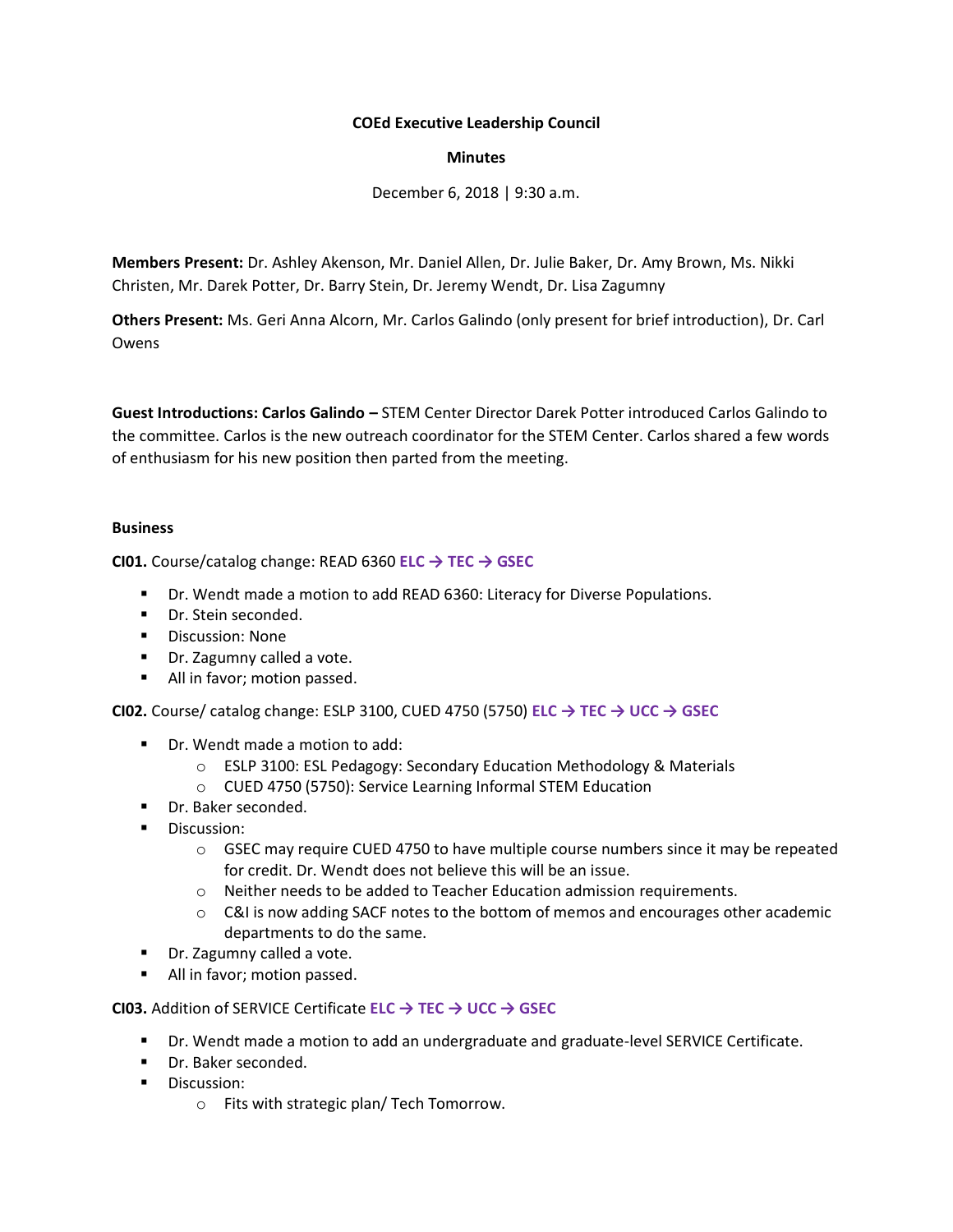- Dr. Zagumny called a vote.
- All in favor; motion passed.

**CI04.** Addition of Online Teaching and Design Certificate **ELC → TEC → GSEC**

- Dr. Wendt made a motion to add a graduate-level Online Teaching and Design Certificate.
- Dr. Akenson seconded.
- Discussion:
	- o Will show up on transcript as a certificate.
	- $\circ$  Dr. Zagumny inquired about a possible undergraduate version of the certificate. Dr. Wendt responded that equivalent undergraduate courses are not currently in place.
- Dr. Zagumny called a vote.
- All in favor; motion passed.

## **Announcements**

Motlow partnership/ Certificate program

- Dr. Zagumny announced that Motlow State Community College is struggling to find instructors who are qualified to teach, and they have suggested we create a certificate program that allows students to complete the required 18 hours of graduate course work in a specific subject to teach at community colleges.
- A certificate in community college teaching does exist at other schools.
- **■** It's preferred that the certificate would be available online to reach a wider range of students.
- The university would like to use existing courses to cut down on cost. Further discussion to come.

Office of Teacher Education personnel changes

- Precious Edmonds has accepted a position in the Dean of Students Office. Her last day with OTE is December 7, 2018.
- **EXEDENT A Ginnie Jackson has accepted a position with Overton County Schools. Her last day at TTU is TBA.**

Graduation Celebration

■ The Fall 2018 Graduation Celebration for December graduates will be held Thursday, December 13 at 3:00pm in the East Gym of the Fitness Center. Please invite graduates, advisors, and faculty to attend.

Course Scheduling Committee

- Dr. Baker is co-chairing committee.
- There is a large number of unique start times; trying to cut that number down substantially.
- ROTC's 6am classes and other specialized classes are exempt.
- **•** Proposing changing the semester length from 14 weeks to 15 weeks; Fall 2019 is already locked in to 14 week schedule.
- Graduate courses will be at night.
- Ownership will most likely stay with the departments.

Student diversity